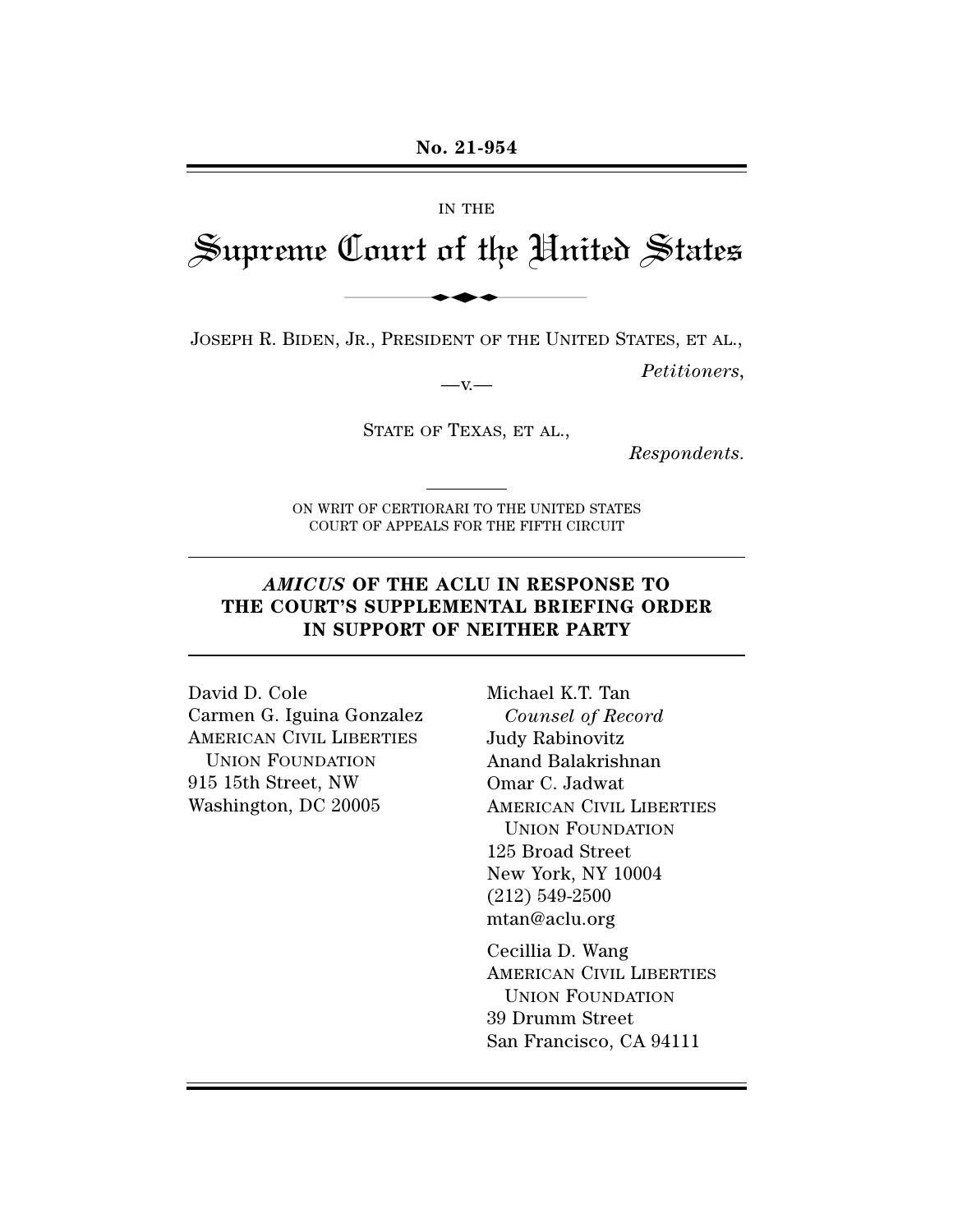# **TABLE OF CONTENTS**

| SUMMARY OF THE ARGUMENT1                                                                                                                                         |  |
|------------------------------------------------------------------------------------------------------------------------------------------------------------------|--|
|                                                                                                                                                                  |  |
| The Plain Text of Section $1252(f)(1)$ Limits Only<br>$\mathbf{I}$ .<br>Injunctions and Temporary Restraining Orders,<br>and Does Not Bar Declaratory Relief.  4 |  |
| II. This Reading of Section $(f)(1)$ is Confirmed by                                                                                                             |  |
|                                                                                                                                                                  |  |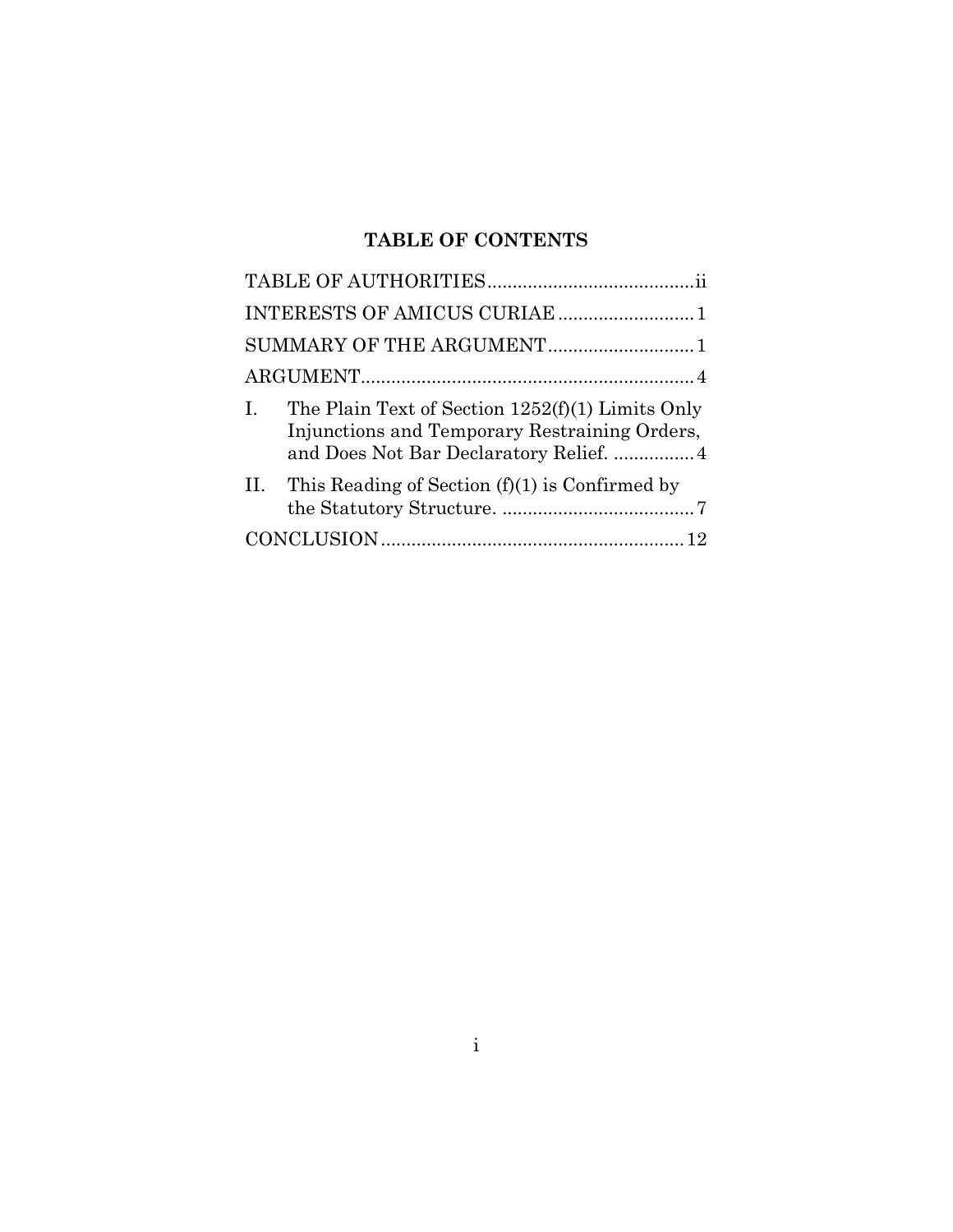# **TABLE OF AUTHORITIES**

## <span id="page-2-0"></span>**Cases**

| Advocate Health Care Network v. Stapleton,                                        |
|-----------------------------------------------------------------------------------|
| Alli v. Decker,<br>650 F.3d 1007 (3d Cir. 2011) 3, 5, 6, 11                       |
| Arevalo v. Ashcroft,                                                              |
| Barnhart v. Sigmon Coal Co.,                                                      |
| Brito v. Garland,<br>22 F.4th 240 (1st Cir. 2021)3, 6, 11                         |
| Brooks v. Sulphur Springs Valley Elec. Coop.,<br>951 F.2d 1050 (9th Cir. 1991) 11 |
| California v. Grace Brethren Church,                                              |
| City of Chicago v. Fulton,                                                        |
| FAA v. Cooper,                                                                    |
| Garland v. Aleman Gonzalez,<br>No. 20-322 (U.S. argued Jan. 11, 2022)1, 2, 10     |
| Guerrero-Lasprilla v. Barr,                                                       |
| Hamama v. Adducci,                                                                |
| Jennings v. Rodriguez,                                                            |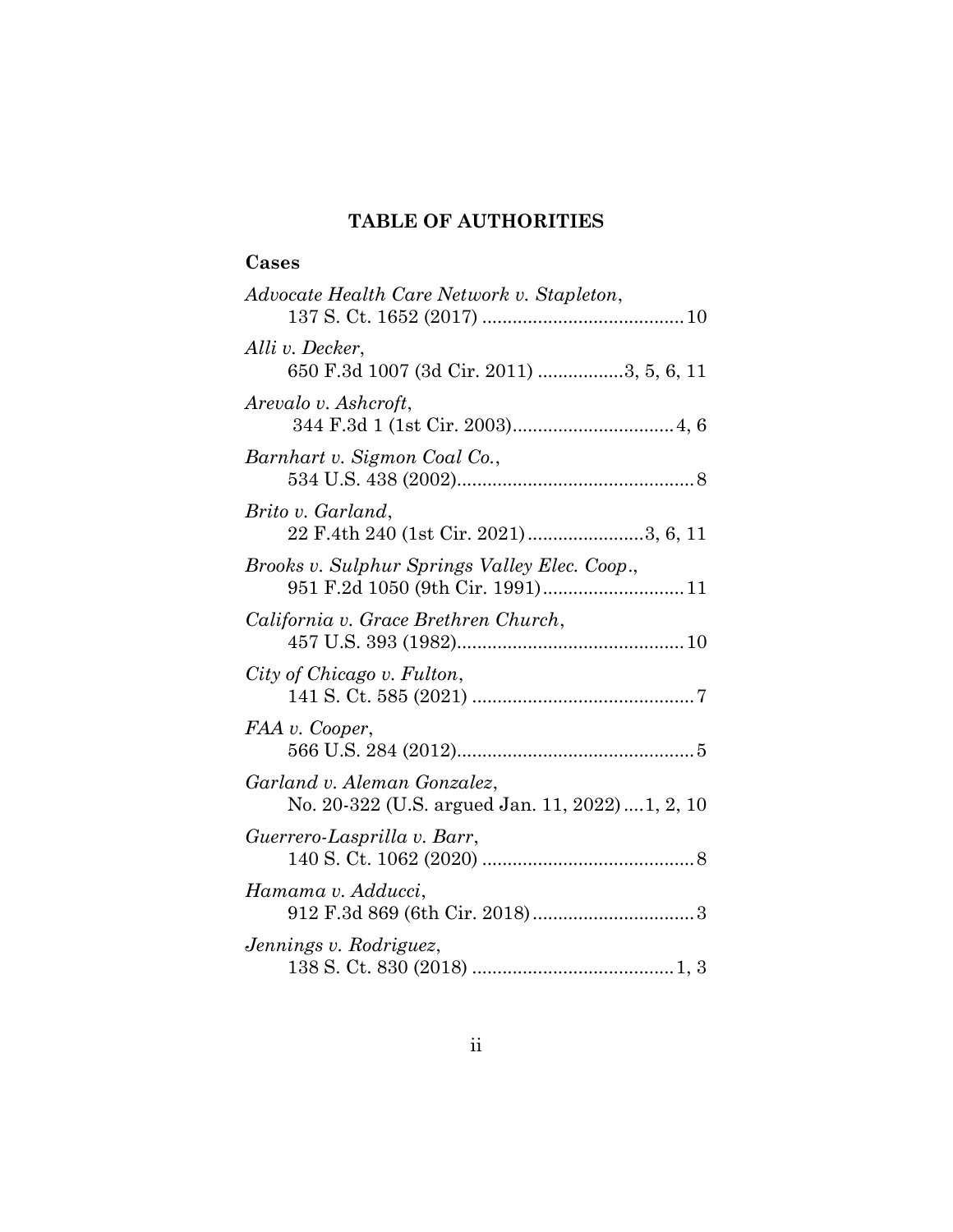| Make the Rd. N.Y. v. Wolf,                                      |
|-----------------------------------------------------------------|
| Nielsen v. Preap,                                               |
| Nken v. Holder,                                                 |
| Porter v. Warner Holding Co.,                                   |
| Reno v. American-Arab Anti-Discrimination Comm.,                |
| Rodriguez v. Hayes,<br>591 F.3d 1105 (9th Cir. 2010)3, 6        |
| Steel Co. v. Citizens for Better Env't,                         |
| Steffel v. Thompson,                                            |
| Tennyson v. Gas Serv. Co.,<br>506 F.2d 1135 (10th Cir. 1974) 11 |
| Williams v. Taylor,                                             |
| <b>Constitution &amp; Statutes</b>                              |
|                                                                 |
|                                                                 |
|                                                                 |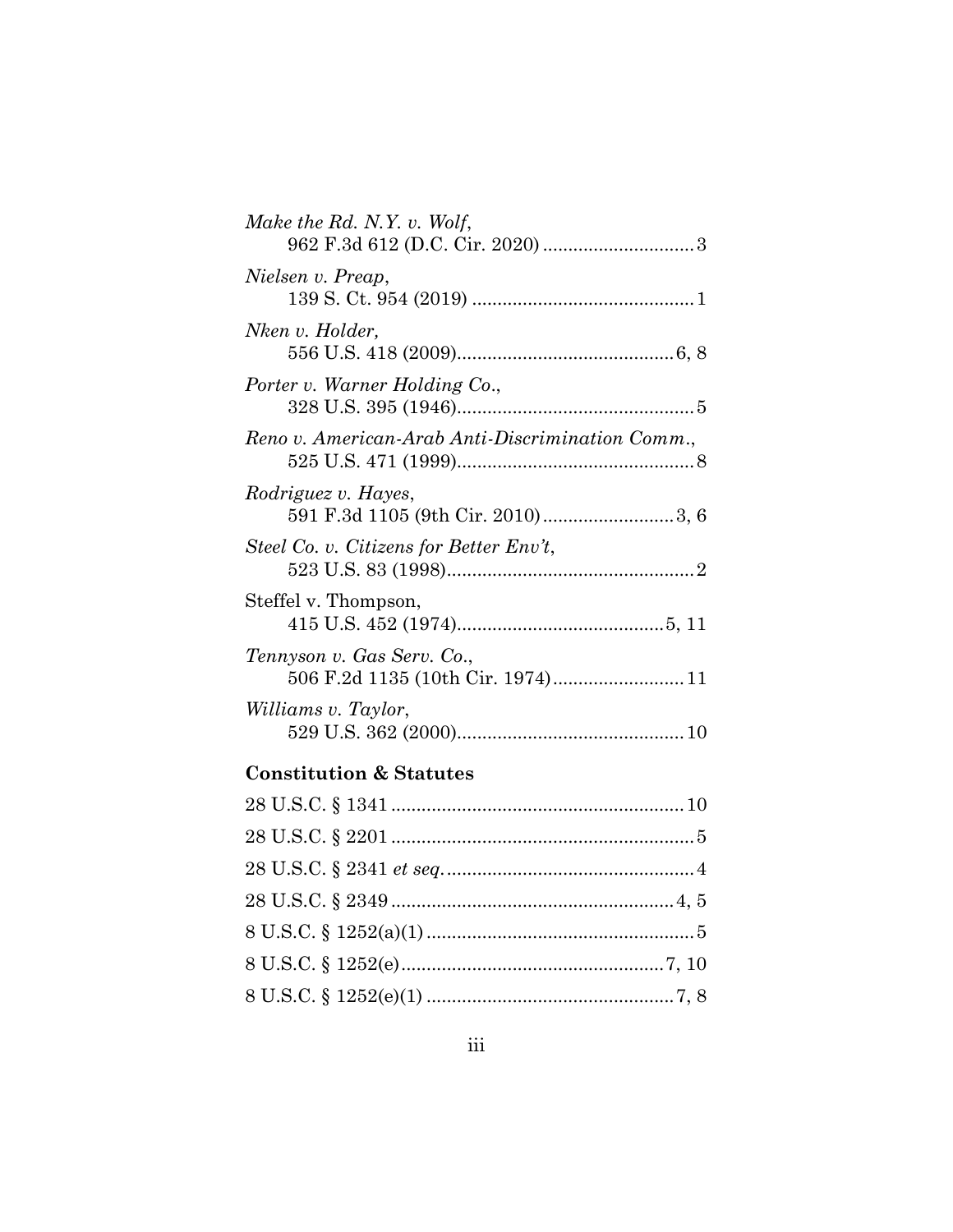# **Other Authorities**

| Gerald L. Neuman, Federal Courts Issues in             |
|--------------------------------------------------------|
| <i>Immigration Law</i> , 78 Tex. L. Rev. 1661 (2000).9 |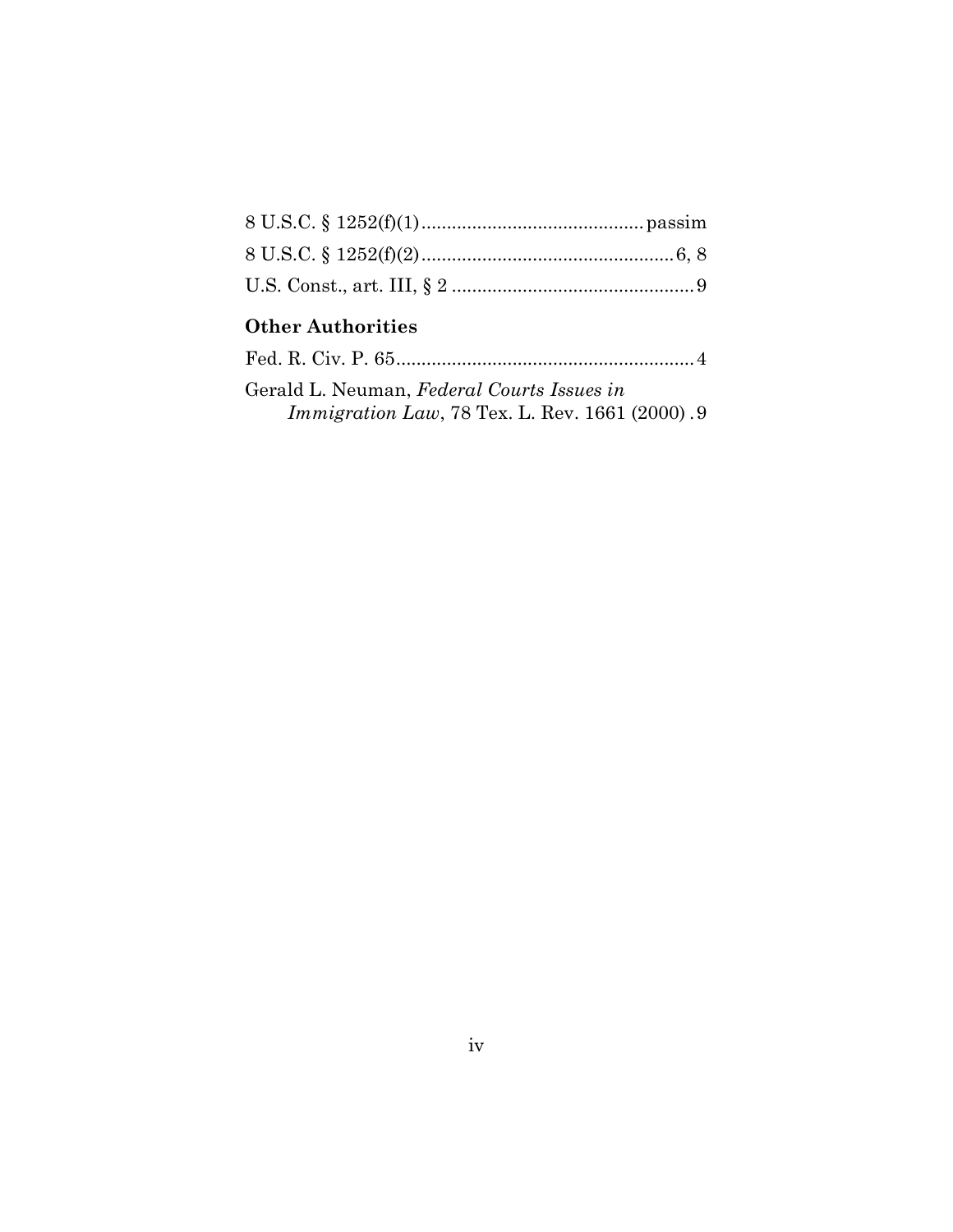#### **INTERESTS OF AMICUS CURIAE<sup>1</sup>**

<span id="page-5-0"></span>The American Civil Liberties Union ("ACLU") is a nationwide, non-partisan organization with approximately two million members dedicated to the principles of liberty and equality enshrined in the Constitution and the nation's civil rights laws. The ACLU, through its Immigrants' Rights Project ("IRP") and state affiliates, engages in a nationwide program of litigation, advocacy, and public education to enforce and protect the constitutional and civil rights of noncitizens.

Amicus has litigated numerous challenges to the government's detention and removal policies, and has a longstanding interest in the issues raised in the Court's supplemental briefing order. The ACLU has significant expertise on 8 U.S.C.  $\S$  1252(f)(1), having litigated several cases in this Court that address the provision, as well as all the major cases in the courts of appeals addressing the provision's scope. *See Garland v. Aleman Gonzalez*, No. 20-322 (U.S. argued Jan. 11, 2022); *Nielsen v. Preap*, 139 S. Ct. 954 (2019); *Jennings v. Rodriguez*, 138 S. Ct. 830 (2018); *see also infra*, n.3 (citing cases).

#### **SUMMARY OF THE ARGUMENT**

<span id="page-5-1"></span>Amicus ACLU submits this brief in support of neither party to address the Court's Order directing supplemental briefing on the scope of Section 1252(f)(1).

<sup>&</sup>lt;sup>1</sup> All parties have consented to the filing of this brief. Amicus affirm that no counsel for any party authored this brief in whole or in part and that no person other than amicus made a monetary contribution to its preparation or submission.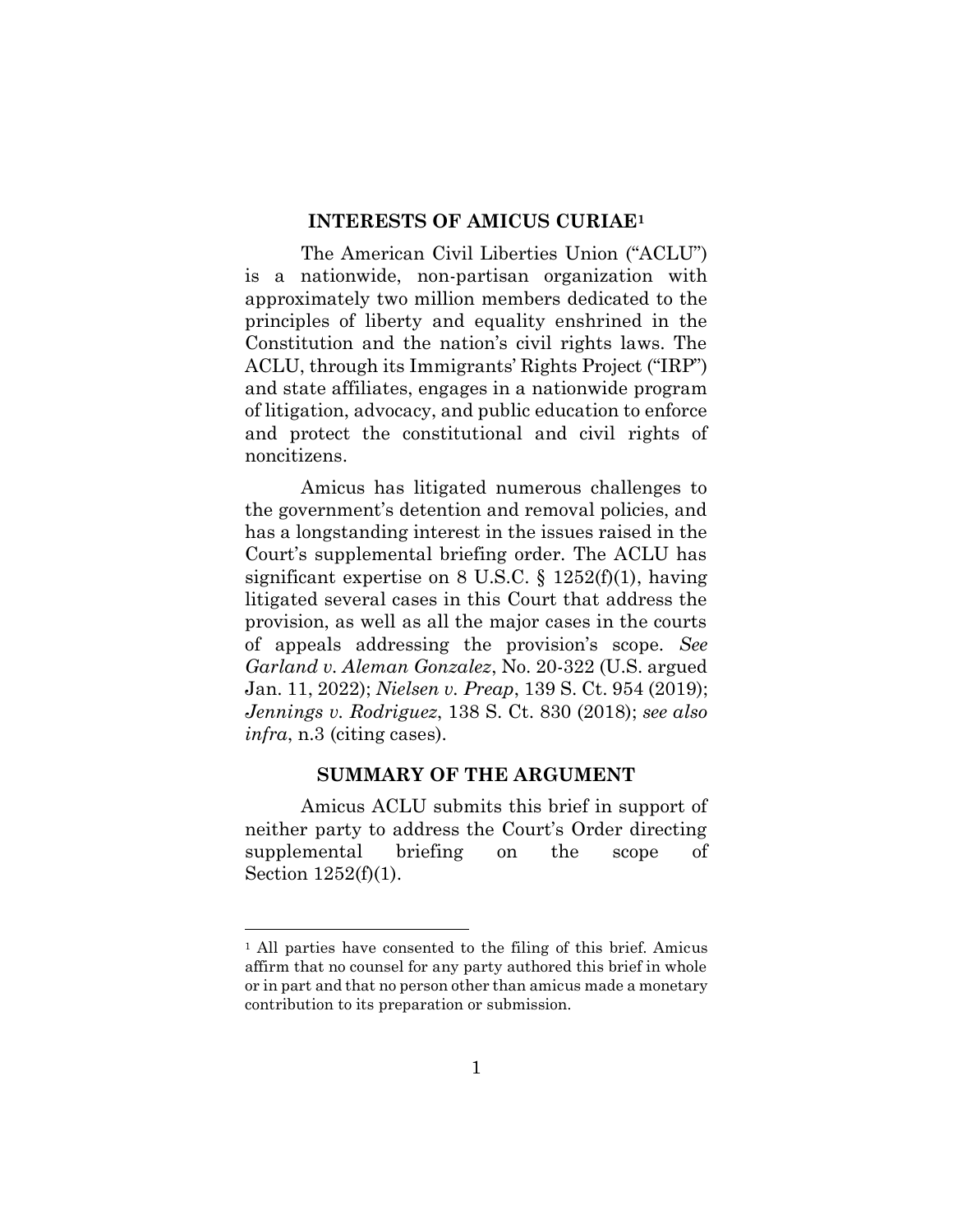As amicus has explained in *Garland v. Aleman Gonzalez*, No. 20-322, Section 1252(f)(1) is a limit on the relief courts may provide, and not a limit on subject-matter jurisdiction. This is because, as used in the provision, the term "jurisdiction" clearly addresses only the lower courts' power to grant relief, and not its power to adjudicate controversies. The federal government therefore waives any argument based on Section 1252(f)(1) if it fails to raise it. *See* Resp'ts' Br. at 47, *Aleman Gonzalez*, No. 20-322 (U.S. Nov. 22, 2021) (citing, *inter alia*, *Steel Co. v. Citizens for Better Env't*, 523 U.S. 83, 90 (1998)).

On the merits, Section  $1252(f)(1)$  by its plain terms restricts only claims that enjoin the "*operation*" of the immigration statutes—such as those aimed at invalidating a statute and thereby rendering it inoperative. It does not bar claims that the government has *failed to implement* a statute correctly or lawfully, including claims seeking to ensure that the agency implements the statute as Congress has written it. *See* Resp'ts' Br. at 49–54, *Aleman Gonzalez*, No. 20-322 (U.S. Nov. 22, 2021).

Amicus writes here to address an additional question posed by the Court's Order: whether Section 1252(f)(1) imposes any limitations on the entry of declaratory relief. It does not.<sup>2</sup> The plain language of Section  $1252(f)(1)$  limits only orders that would "enjoin or restrain the operation of" the detention and removal provisions of the Immigration and Nationality Act ("INA"). These are legal terms of art that track the traditional forms of injunctive relief—

<sup>2</sup> Nor does Section 1252(f)(1) bar "set aside" relief under the Administrative Procedure Act. *See* Br. of Amicus Public Citizen. We focus here only on declaratory relief because of space constraints.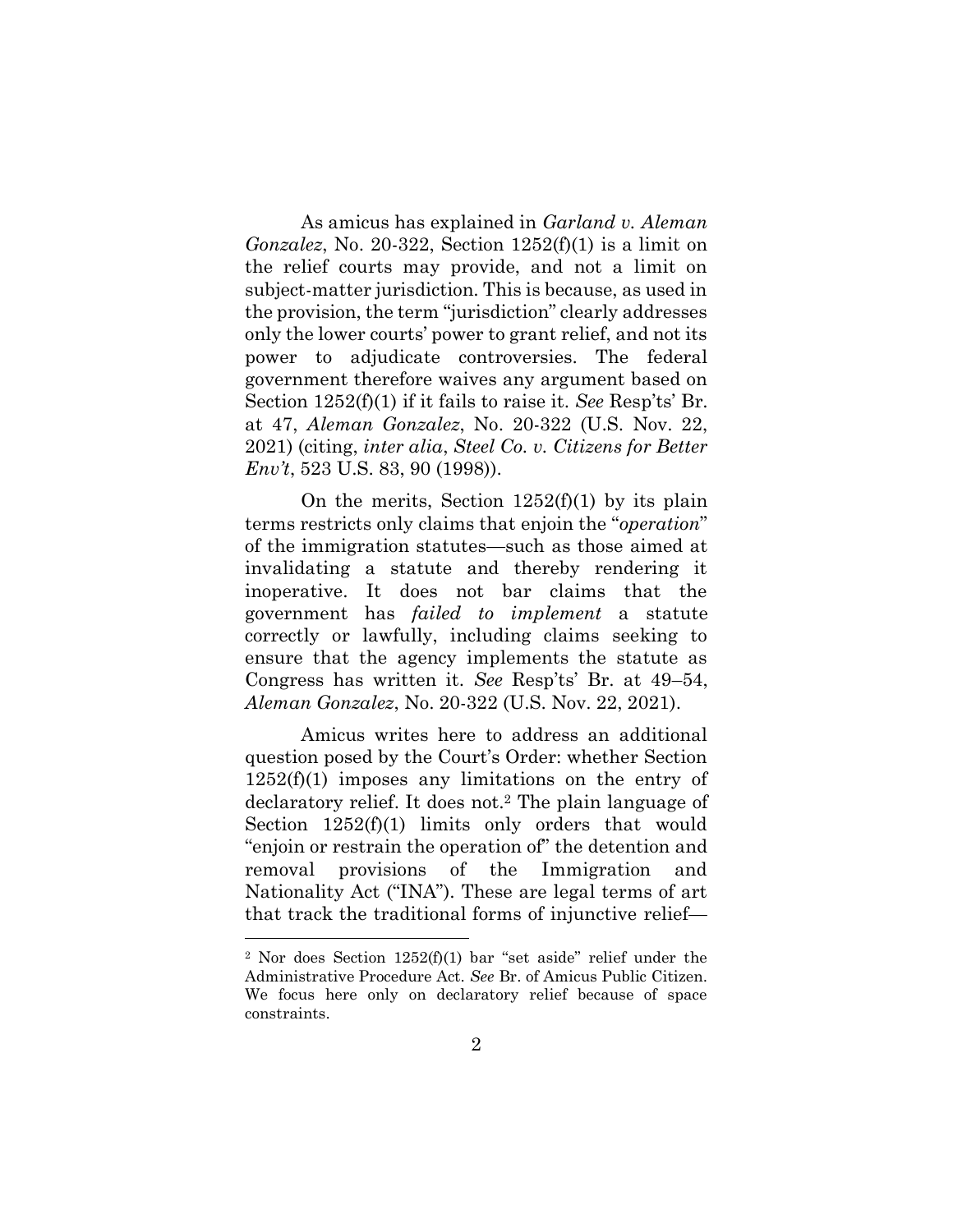injunctions and temporary restraining orders—and do not encompass the distinctive form of declaratory relief. That the provision does not mention "declaratory relief" at all is meaningful. In a neighboring provision of the same enactment, Congress expressly specified "declaratory relief" when it meant to preclude it. Thus, the plain reading of Section  $1252(f)(1)$  as prohibiting only actions for injunctions and restraining orders, and not declaratory relief, is confirmed by the statutory context.

Five Justices of this Court have already concluded that Section 1252(f)(1) does not bar declaratory relief. *See Nielsen*, 139 S. Ct. at 962 (opinion of Alito, J., in which Roberts, C.J. and Kavanaugh, J. joined) (Section 1252(f)(1) did not eliminate "jurisdiction to entertain the plaintiffs' request for declaratory relief"); *Jennings*, 138 S. Ct. at 875 (Breyer, J., joined by Sotomayor, J., dissenting) (a "court could order declaratory relief" regardless of Section  $1252(f)(1)$ ). Every circuit court to have addressed the issue has reached the same conclusion, and lower courts have applied this Court's recent precedents on Section 1252(f)(1) without difficulty.<sup>3</sup>

<sup>3</sup> *See Brito v. Garland*, 22 F.4th 240, 252 (1st Cir. 2021) ("[W]e conclude that declaratory relief remains available under section 1252(f)(1)."); *Make the Rd. N.Y. v. Wolf*, 962 F.3d 612, 635 (D.C. Cir. 2020) ("[Section 1252(f)] does not proscribe issuance of a declaratory judgment[.]"); *Alli v. Decker*, 650 F.3d 1007, 1013 (3d Cir. 2011) ("[I]t is apparent that the jurisdictional limitations in § 1252(f)(1) do not encompass declaratory relief."); *Rodriguez v. Hayes*, 591 F.3d 1105, 1119 (9th Cir. 2010) ("Section 1252(f) was not meant to bar classwide declaratory relief."). *But see Hamama v. Adducci*, 912 F.3d 869, 880 n.8 (6th Cir. 2018) (noting that "the issue of declaratory relief is not before us," but that "we are skeptical [the noncitizens] would prevail").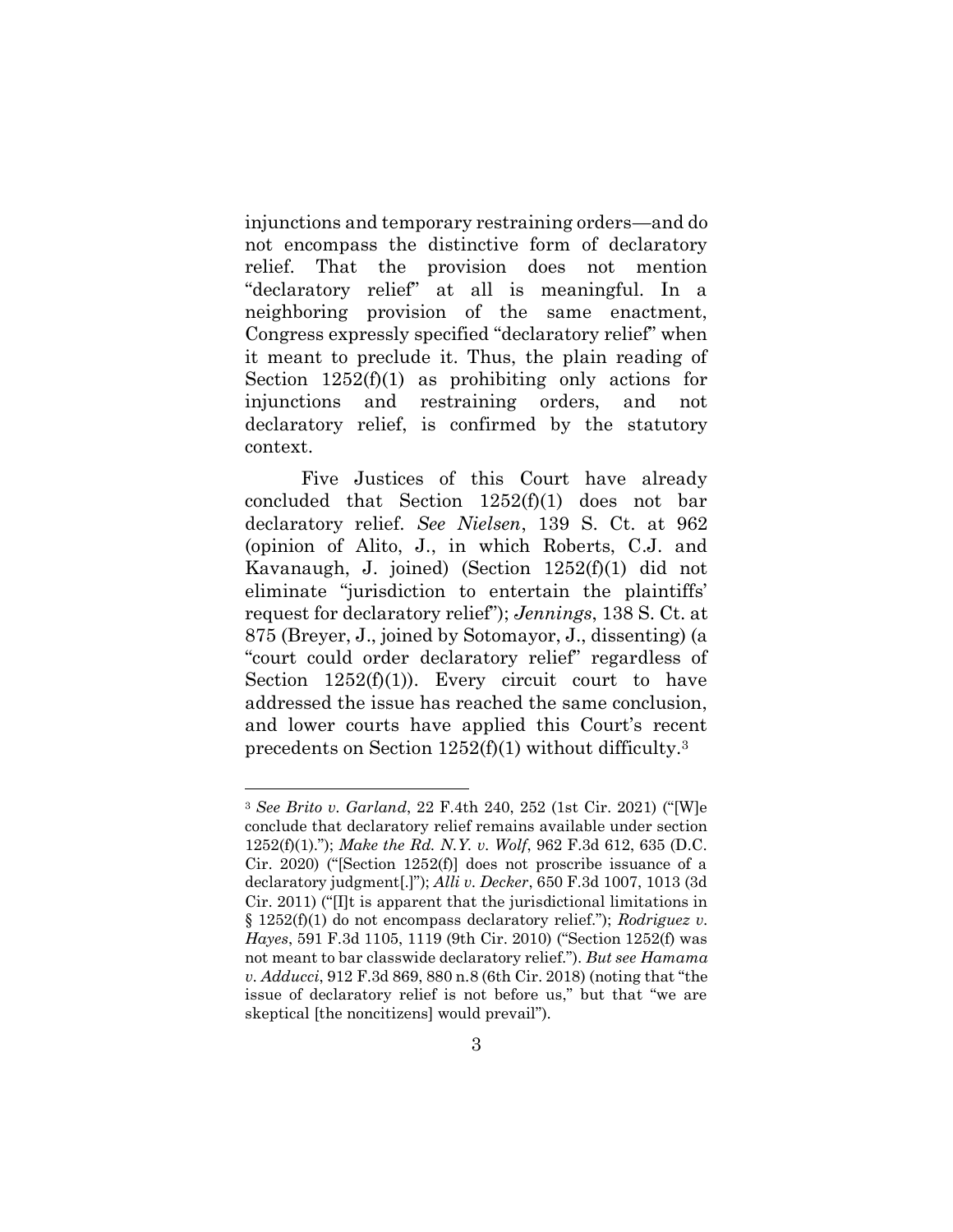Thus, should it find Section 1252(f)(1)'s bars on certain relief relevant to this case at all, the Court should hold that they do not apply to declaratory relief.

#### **ARGUMENT**

## <span id="page-8-1"></span><span id="page-8-0"></span>**I. The Plain Text of Section 1252(f)(1) Limits Only Injunctions and Temporary Restraining Orders, and Does Not Bar Declaratory Relief.**

Section 1252(f)(1) directs that:

no court (other than the Supreme Court) shall have jurisdiction or authority to enjoin or restrain the operation of the provisions of [8 U.S.C. §§ 1221–1231] . . . other than with respect to the application of such provisions to an individual alien against whom proceedings under such part have been initiated.

#### 8 U.S.C. § 1252(f)(1).

The plain text limits only orders that "enjoin or restrain" the operation of Sections 1221–1231—legal terms of art that track the two types of injunctive relief provided under the Hobbs Administrative Orders Review Act, 28 U.S.C. § 2341 *et seq.*, and the Federal Rules of Civil Procedure. *See* Hobbs Act, 28 U.S.C. § 2349(a) & (b) (setting out, respectively, the power of the court of appeals to enjoin and temporarily restrain an agency order); Fed. R. Civ. P. 65 (providing for "injunctions and restraining orders"); *see also Arevalo v. Ashcroft*, 344 F.3d 1, 7 (1st Cir. 2003) ("This distinction between 'enjoin' and 'restrain' mirrors an identical distinction expressly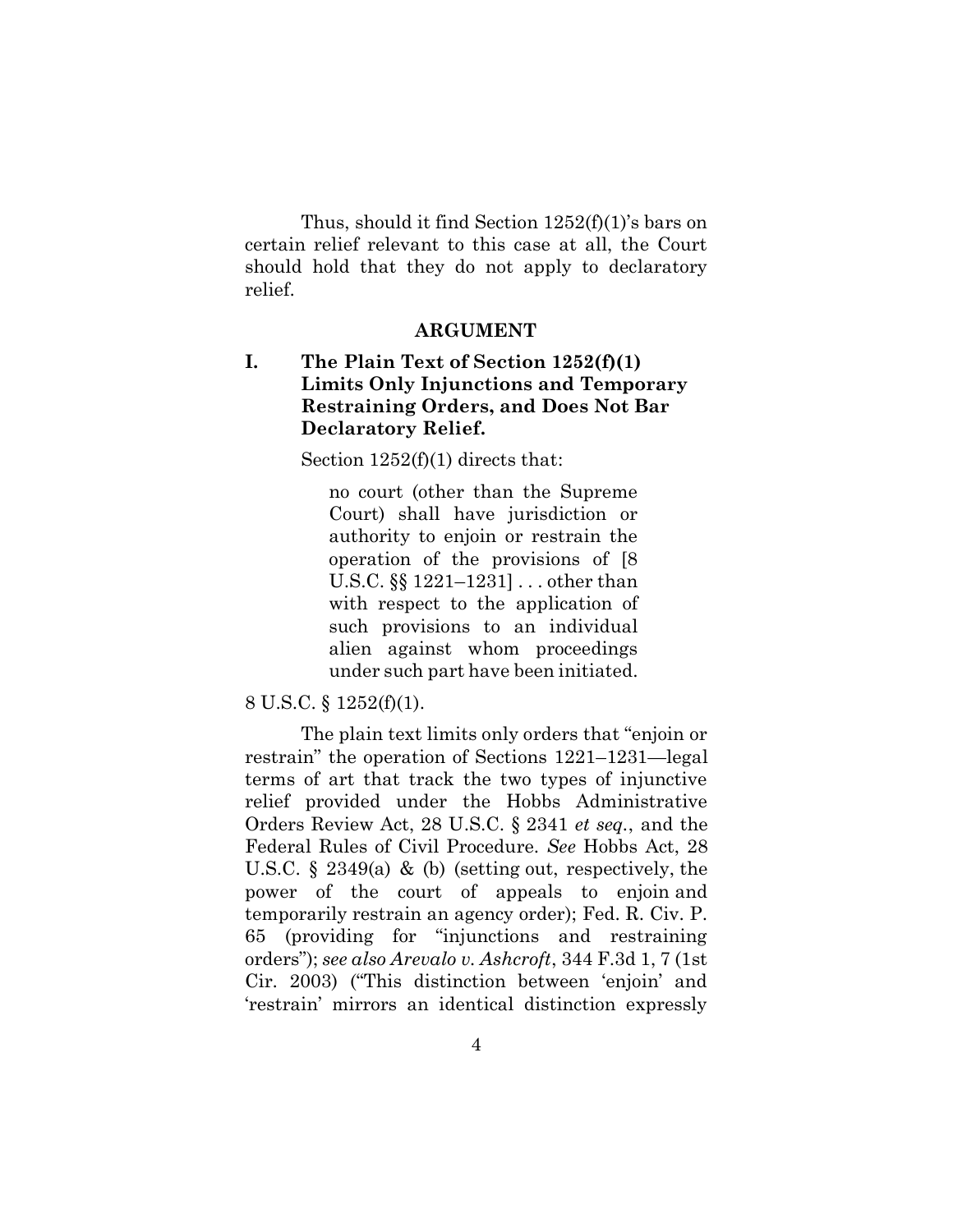made in the Hobbs Act, 28 U.S.C.  $\S$  2349(a) & (b)—a statute that [8 U.S.C.  $\S$  1252](a)(1) explicitly incorporates.").

The statute precludes these forms of *injunctive* relief, but does not go further to preclude "*declaratory relief*"—a distinct form of relief made available by Congress separately in the Declaratory Relief Act, 28 U.S.C. § 2201, and which this Court has recognized, "is not ultimately coercive." *Steffel v. Thompson*, 415 U.S. 452, 471 (1974). "Congress plainly intended declaratory relief to act as an alternative to the strong medicine of the injunction." *Id.* at 466; *see generally id.*  at 466–467, 471 (emphasizing differences between injunctive and declaratory relief). "Unless a statute in so many words, or by a necessary and inescapable inference, restricts the court's jurisdiction in equity, the full scope of that jurisdiction is to be recognized and applied." *Porter v. Warner Holding Co*., 328 U.S. 395, 398 (1946). Section 1252(f)(1) does not, either by its words or by "a necessary and inescapable inference," bar declaratory relief.

The federal government has nonetheless argued that Section  $1252(f)(1)$ 's reference to orders that "restrain" the operation of the statute should be read broadly to include any form of relief that in any way limits how the Executive can implement the statute, including declaratory relief. *See, e.g.*, *Alli*, 650 F.3d at 1011. But, it is a "cardinal rule of statutory construction that, when Congress employs a term of art, it presumably knows and adopts the cluster of ideas that were attached to each borrowed word in the body of learning from which it was taken." *FAA v. Cooper*, 566 U.S. 284, 292 (2012) (cleaned up). Therefore, whether declaratory relief might be described in some loose way as restraining the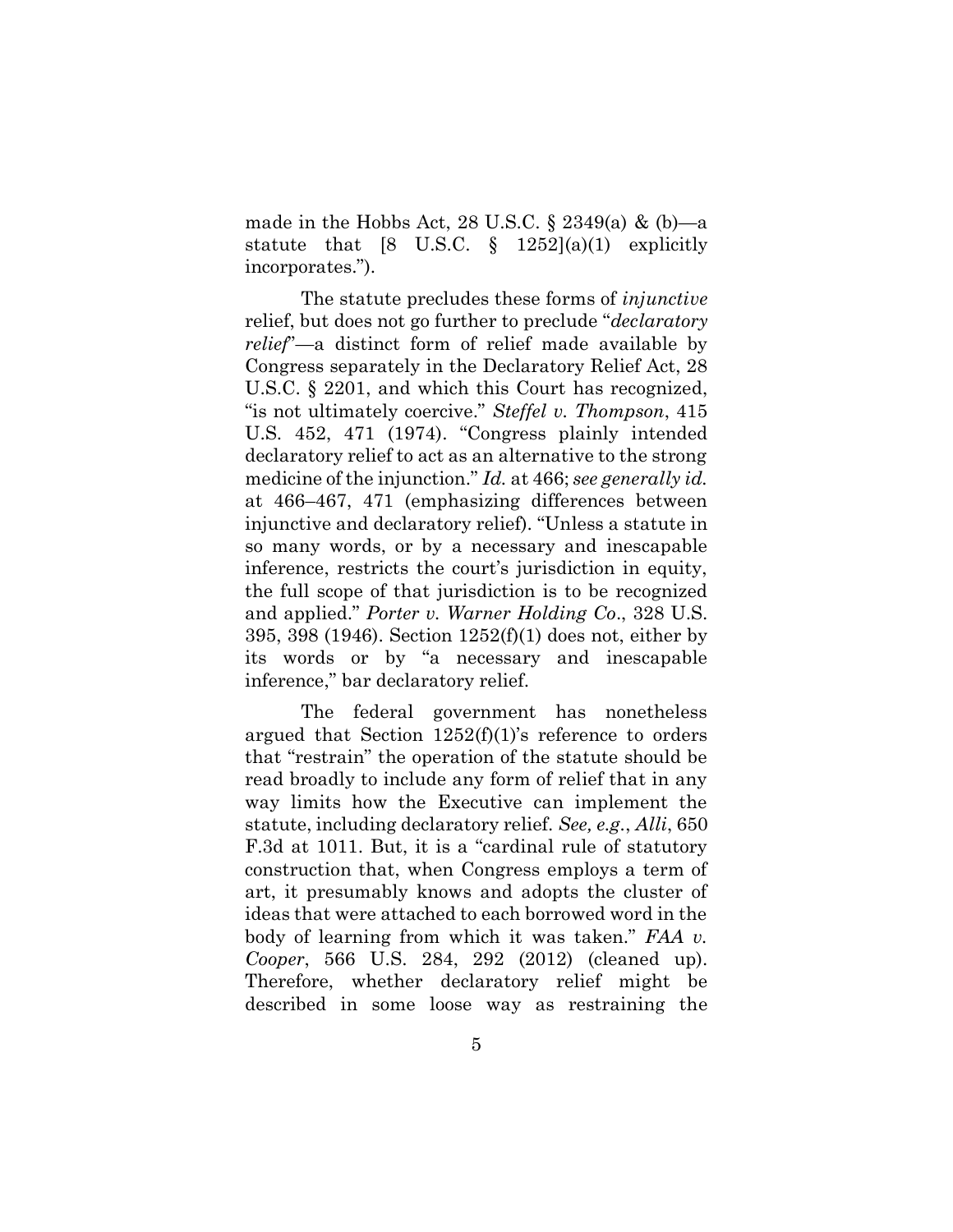operation of the statute is beside the point; "enjoin or restrain" are legal "terms of art," distinct from the legal term of art of "declaratory relief," and the Court should read them as such. That is what every court of appeals to have addressed this issue has done when interpreting Section 1252(f)(1). *See Alli*, 650 F.3d at 1013 ("We therefore read 'Limit on injunctive relief' to mean what it says, and we conclude that 'restrain' refers to one or more forms of temporary injunctive relief, such as a temporary restraining order or preliminary injunction."); *see also Brito*, 22 F.4th at 251; *Rodriguez*, 591 F.3d at 1119; *Arevalo*, 344 F.3d at 7.

Indeed, this Court has already rejected a similar argument about Section 1252(f). In *Nken v. Holder*, the Court narrowly interpreted the term "enjoin" in Section  $1252(f)(2)$  to exclude stays of removal, even though a stay may have a similar effect as an injunction on the operation of the removal system. 556 U.S. 418, 428–29 (2009). "Whether such a stay might technically be called an injunction is beside the point: that is not the label by which it is generally known. The sun may be a star, but 'starry sky' does not refer to a bright summer day." *Id.* at 430. It would be even more of a stretch to read declaratory relief into the phrase "enjoin or restrain." It simply is "not the label by which it is generally known." *Id*.

What's more, reading the term "restrain" as the federal government proposes—to encompass *any* form of relief that limits how the Executive implements a statute—would create superfluity problems. Injunctions by definition limit Executive implementation of the statute. But that would render the accompanying term "enjoin" within the same statutory provision entirely superfluous. Notably,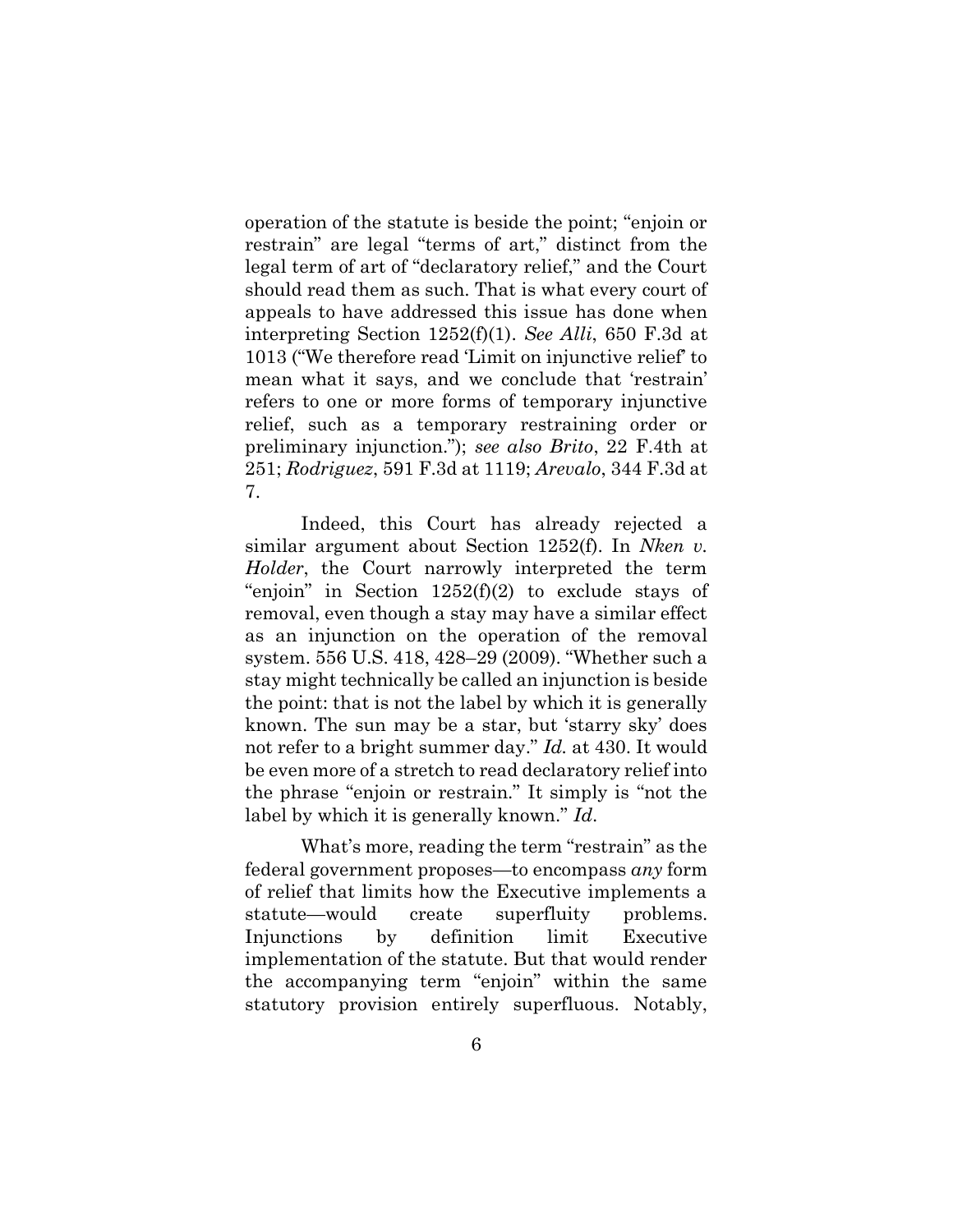"[t]he canon against surplusage is strongest when an interpretation would render superfluous another part of the same statutory scheme." *City of Chicago v. Fulton*, 141 S. Ct. 585, 591 (2021) (cleaned up).

#### <span id="page-11-0"></span>**II. This Reading of Section (f)(1) is Confirmed by the Statutory Structure.**

Reading Section 1252(f)(1) not to bar declaratory relief is also supported by the fact that in a neighboring provision of the very same statute, Congress explicitly precluded declaratory relief for other types of claims. In the contemporaneously enacted Section 1252(e), <sup>4</sup> Congress prohibited a court from entering "declaratory, injunctive, or other equitable relief." That provision, which pertains to judicial review of expedited removal orders, states in relevant part:

Limitations on relief

Without regard to the nature of the action or claim and without regard to the identity of the party or parties bringing the action, no court may—

(A)enter *declaratory*, injunctive, or other equitable relief in any action pertaining to an order to exclude an alien in accordance with section 1225(b)(1) of this title except as specifically authorized in a subsequent paragraph of this subsection . . . .

8 U.S.C. § 1252 (e)(1)(A) (emphasis added).

<sup>4</sup> *See* Omnibus Consolidated Appropriations Act, 1997, Pub. L. No. 104–208, § 306, 110 Stat. 3009, 3009–610 to 3009–612 (1996).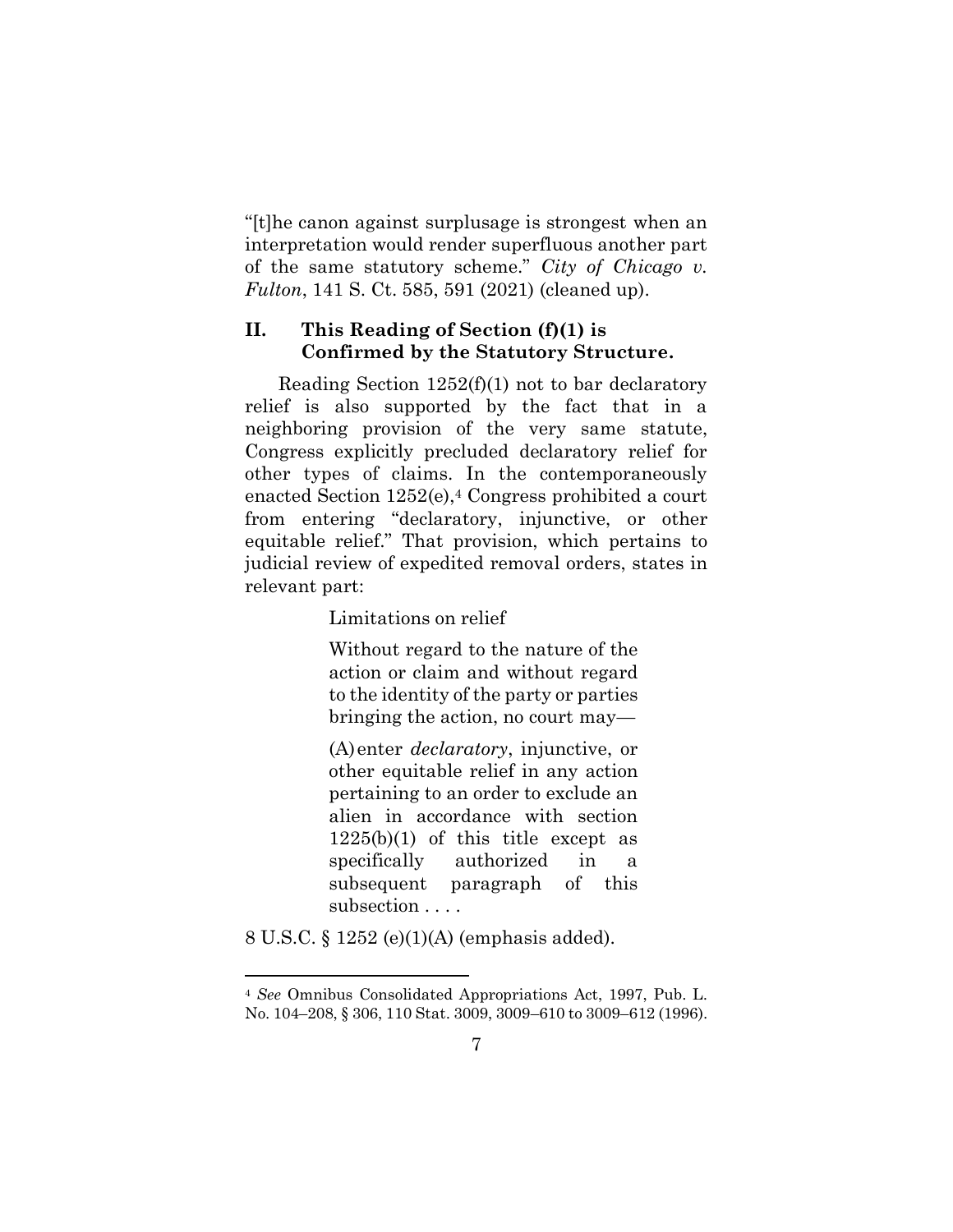Whereas Section 1252(e)(1) explicitly prohibits courts from awarding "*declaratory*, injunctive, or other equitable relief," the adjacent Section 1252(f)(1) uses only the terms "enjoin or restrain" but makes no mention of declaratory relief. Likewise, Section 1252(e)(1) is titled "Limitations on relief," whereas Section  $1252(f)(1)$  is narrowly titled "Limit on *Injunctive* Relief." (emphasis added). *See Reno v. American-Arab Anti-Discrimination Comm*., 525 U.S. 471, 481 (1999) ("By its plain terms, and even by its title, [Section 1252(f)] is nothing more or less than a limit on injunctive relief.").

"[W]hen Congress includes particular language in one section of a statute but omits it in another section of the same Act, it is generally presumed that Congress acts intentionally and purposely in the disparate inclusion or exclusion." *Barnhart v. Sigmon Coal Co.*, 534 U.S. 438, 452 (2002) (internal quotation marks omitted). This is "particularly true" where, as here, the "subsections ... were enacted as part of a unified overhaul of judicial review procedures." *Nken*, 556 U.S. at 430–31. Indeed, this Court used the same reasoning in *Nken* to conclude that the term "enjoin" in Section 1252(f)(2) does not encompass judicial stays. The Court looked to the statute as a whole, and in particular the explicit inclusion of the term "stay" within an another provision in Section 1252 to reach its conclusion. *Id*. at 430–32; *see also Guerrero-Lasprilla v. Barr*, 140 S. Ct. 1062, 1070–71 (2020) (similarly looking to Section 1252 as a whole in analyzing statutory term within that section).

Moreover, interpreting Section 1252(f)(1) to bar declaratory in addition to injunctive relief would render inoperable other language in Section 1252(f)(1) itself. The statute bars only lower courts, not *this*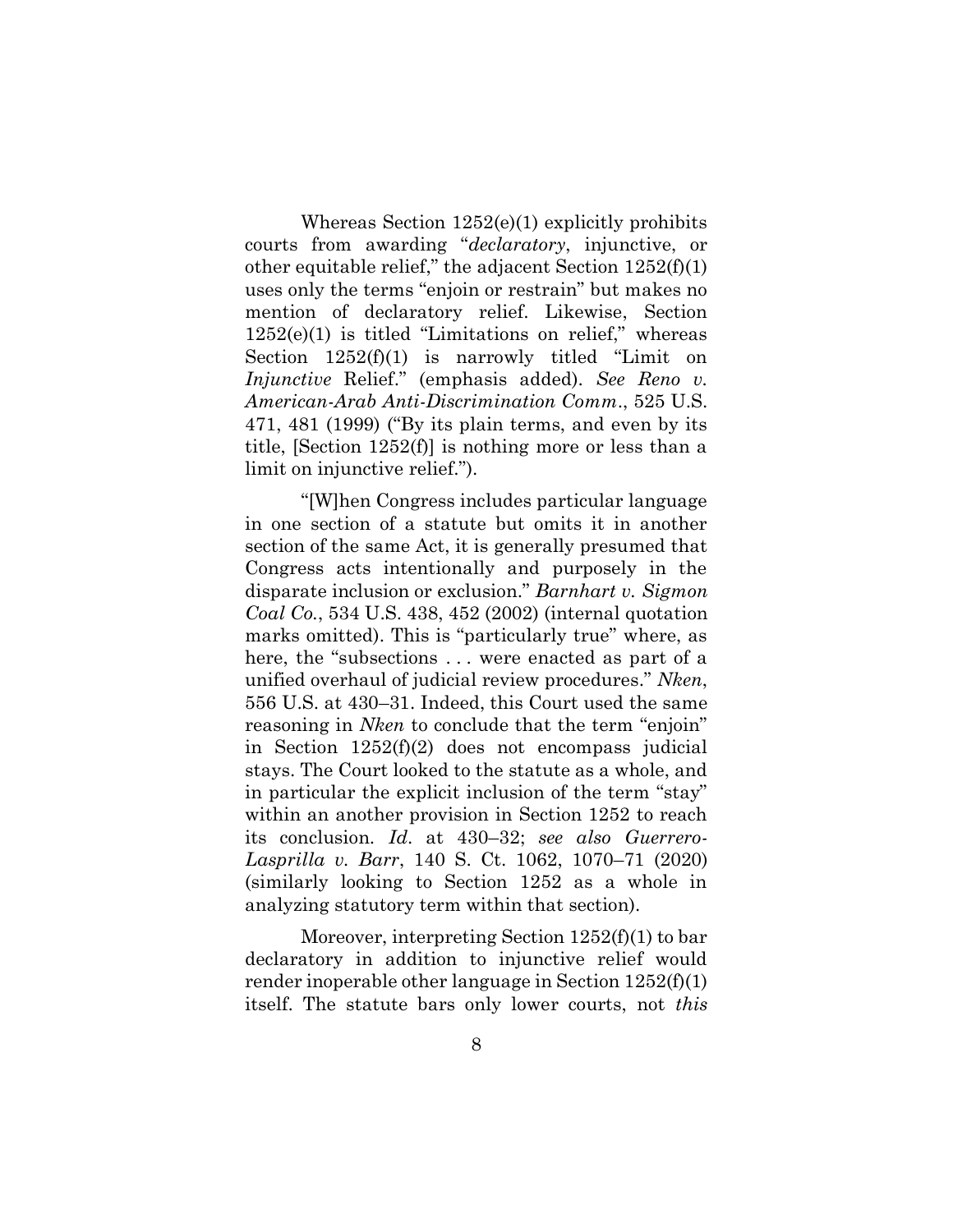*Court,* from "enjoining or restraining" the operation of the detention and removal provision. This Court's ability to provide such relief necessarily depends on the ability of district courts to issue *some* form of relief. *See* 8 U.S.C. § 1252(f)(1) ("[N]o court (*other than the Supreme Court)* shall have jurisdiction or authority to enjoin or restrain the operation of the provisions of [8 U.S.C. §§ 1221–1231]. . . ." (emphasis added)). But this Court has only limited original jurisdiction. *See* U.S. Const., art. III, § 2. If Section  $1252(f)(1)$  bars district courts from granting even declaratory relief, it is unclear how this Court would ever have an opportunity to grant injunctive relief as contemplated by Section 1252(f)(1).

As Professor Neuman has argued:

Assuming that section  $1252(f)(1)$  is interpreted as barring the district court from affording either declaratory or injunctive relief . . . prior to the Supreme Court's authorization, it is difficult to see how the district court could acquire jurisdiction . . . in the first place. There would therefore be no case or controversy in the lower court . . . over which the Supreme Court could exercise appellate jurisdiction.

Gerald L. Neuman, *Federal Courts Issues in Immigration Law*, 78 Tex. L. Rev. 1661, 1686 (2000). If district courts cannot even issue declaratory relief, the statute's exception for this Court would become meaningless. "[This Court's] practice, however, is to 'give effect, if possible, to every clause and word of a statute.'" *Advocate Health Care Network v. Stapleton*,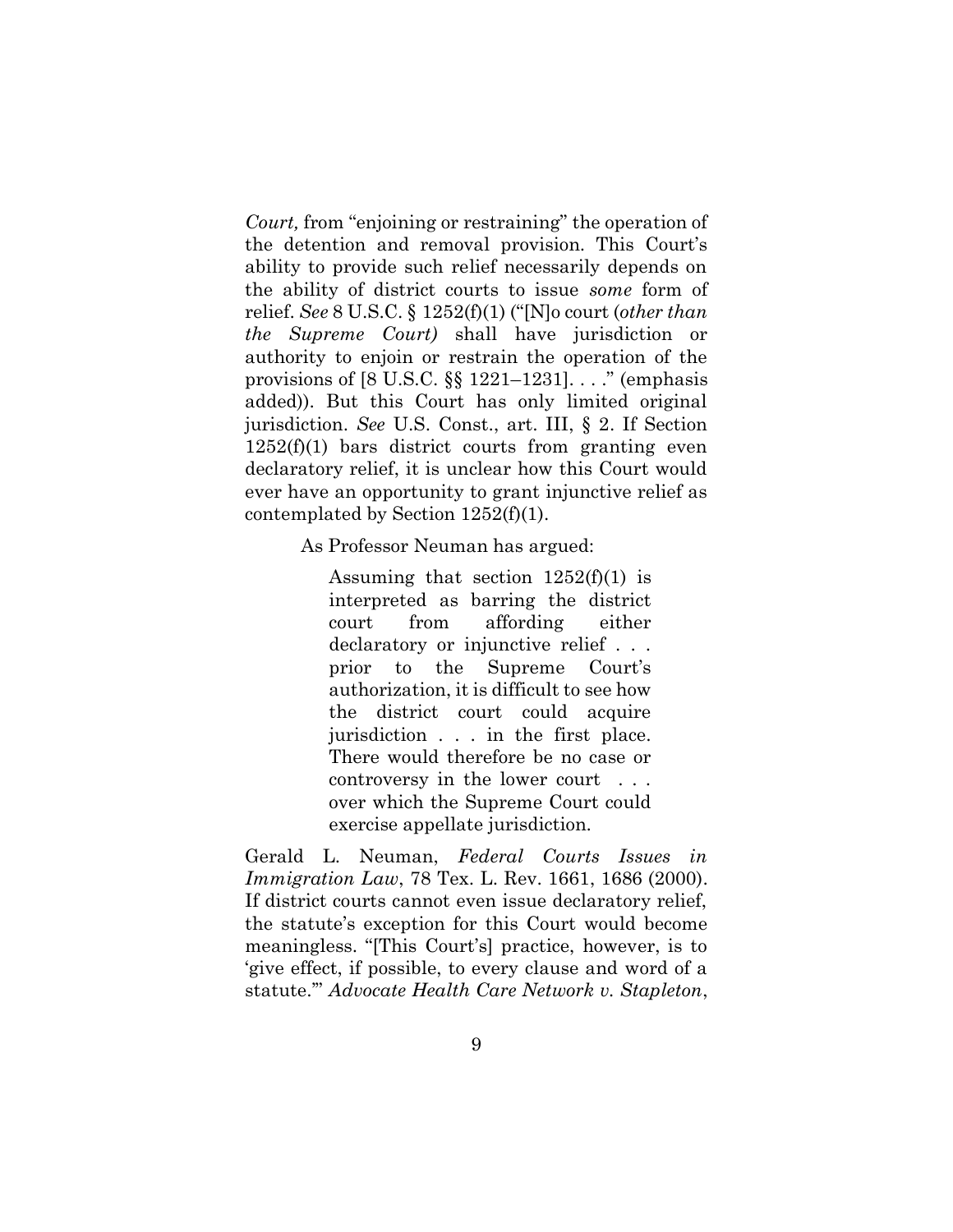137 S. Ct. 1652, 1659 (2017) (quoting *Williams v. Taylor*, 529 U.S. 362, 404 (2000)).

The federal government has previously argued that the omission of "declaratory relief" in Section  $1252(f)(1)$  is of no consequence, relying on cases where this Court, in construing the Tax Injunction and Johnson Acts, 28 U.S.C. §§ 1341 and 1342, has determined that declaratory relief is unavailable under statutes that expressly prohibit injunctive relief. *See, e.g.*, Tr. of Oral Argument at 15–16, *Garland v. Aleman Gonzalez*, No. 20-322 (U.S.) at 15– 16; *see also, e.g*., *California v. Grace Brethren Church*, 457 U.S. 393, 407–09 (1982) (construing Tax Injunction Act). However, both the Tax Injunction and Johnson Acts contain a term—"suspend"—that is absent from Section 1252(f)(1), and that the Court construed to encompass declaratory relief. *See* 28 U.S.C. §§ 1341, 1342 (providing that districts courts may not "enjoin, *suspend*, or restrain" the assessment or collection of state taxes or rate-making orders (emphasis added); *see also Grace Brethren Church*, 457 U.S. at 408 (holding that the Tax Injunction Act prohibits both declaratory and injunctive relief because declaratory relief "may in every practical sense operate to *suspend* collection of state taxes until the litigation has ended" (emphasis added)). And unlike the immigration provisions at issue here, neither Act precludes both declaratory and injunctive relief in one provision, but only injunctive relief in another. *Compare* 28 U.S.C. §§ 1341, 1342 *with* 8 U.S.C. § 1252(e) & (f).

In addition, both cases involve federalism concerns that are not present here. *See Grace Brethren Church*, 457 U.S. at 411 (noting that "Congress' intent in enacting the Tax Injunction Act was to prevent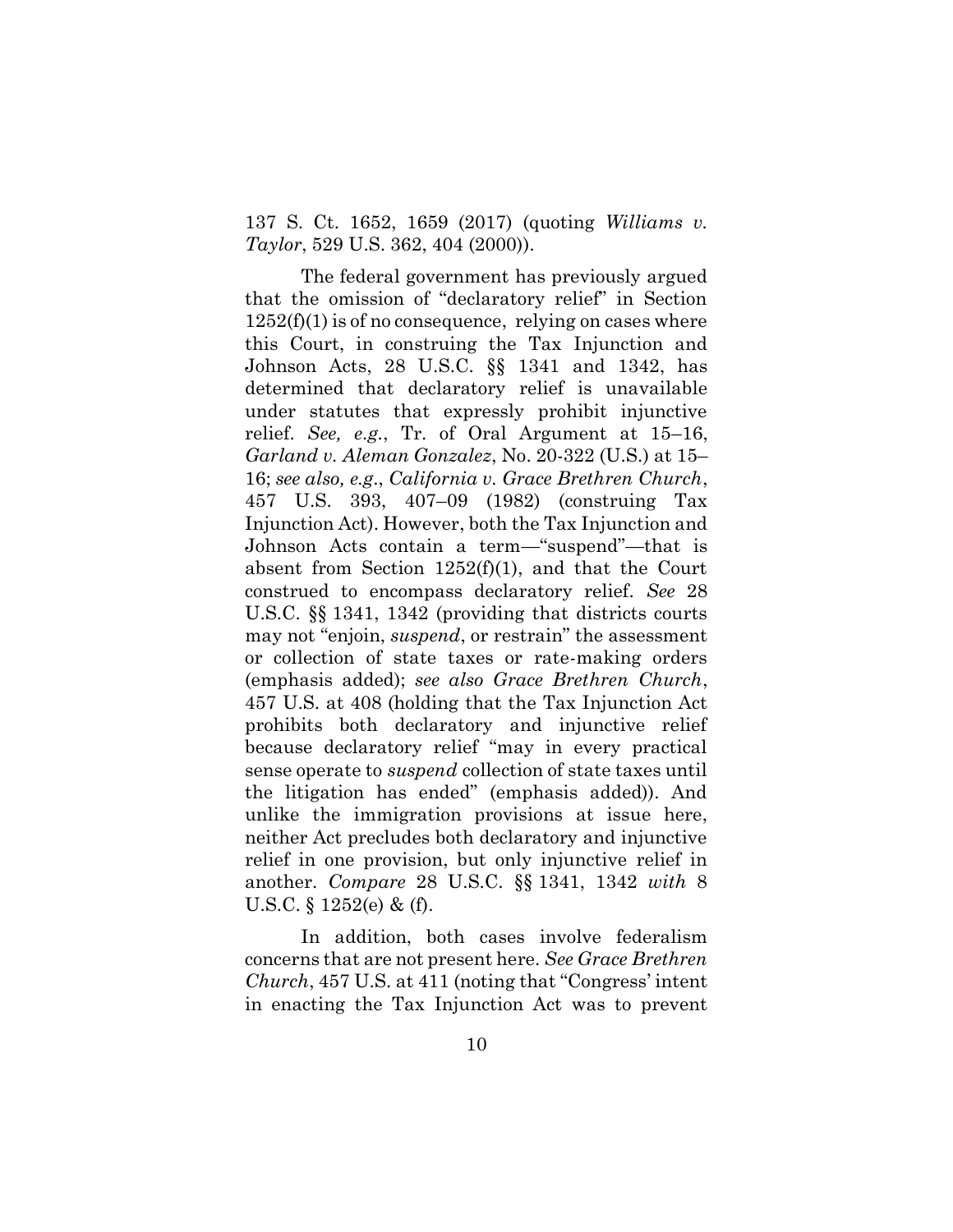federal-court interference with the assessment and collection of state taxes"); *Brooks v. Sulphur Springs Valley Elec. Coop*., 951 F.2d 1050, 1054 (9th Cir. 1991) (noting intent of Johnson Act to "completely withdraw[] rate cases from federal jurisdiction"); *Tennyson v. Gas Serv. Co*., 506 F.2d 1135, 1137–39 (10th Cir. 1974). As this Court has noted, "[t]he only occasions where this Court has . . . found that a preclusion of injunctive relief inevitably led to a denial of declaratory relief have been cases in which principles of federalism militated altogether against federal intervention in a class of adjudications." *Steffel*, 415 U.S. at 472; *id*. at 462 ("When . . . considerations of equity, comity, and federalism have little vitality, the propriety of granting federal declaratory relief may properly be considered independently of a request for injunctive relief."). Because Section 1252(f)(1) concerns federal courts' ability to enjoin the operation of *federal* law, it does not implicate federalism concerns. *Accord Brito*, 22 F.4th at 251; *Alli*, 650 F.3d at 1014–15.